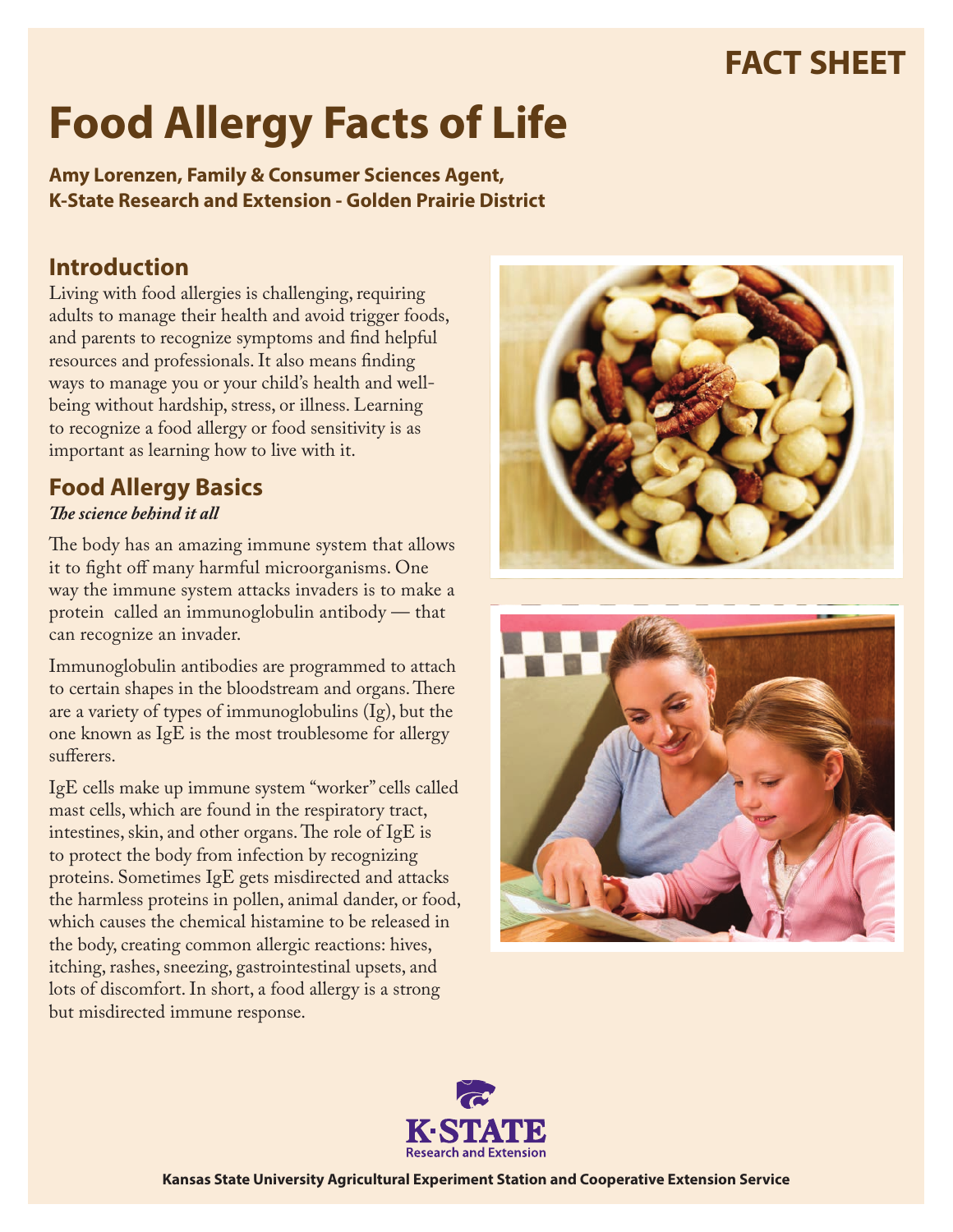# **Diagnosing a Food Allergy**

The only way to diagnose a food allergy is to have an allergy test that determines which foods your body reacts to. Your family doctor can refer you to an allergist, a specialist who knows the correct way to test for allergies.

One of the things an allergist will use to diagnose a food allergy is a detailed medical history. Share information with your allergist about past illnesses or food reactions. It is important to try and remember all situations where a food allergy may have been the cause of your symptoms for use in conjunction with actual food allergy testing.

There are two types of tests available for diagnosing food allergies: the skin prick test and the food-specific blood test.

The **skin prick** (or "wheal and flare") test is a quick, accurate, and relatively painless way to detect food allergies in people of all ages. Allergists use a tiny plastic probe with a sharp tip to scratch the surface of the skin and then place a drop of liquid food extract on the skin. If you are allergic to a certain food, a "wheal" or bump will appear. This bump is the reaction of your body to the food, and often will be red and itchy. The allergist will score the wheals based on a scale to determine your reaction to a food. To prepare for the test, you must avoid medications such as antihistamines, which can interfere with the test results.

The blood test to determine a food allergy is called a **RAST** or **radioallergosorbent test,** which uses a blood sample placed in different tubes that contain different foods and a protein that glows in the dark. By measuring the amount of "glow," the laboratory determines the amount of antibody response for a specific food protein in the blood stream. There are some disadvantages to using the RAST test: some people, especially children, are sensitive to blood tests; the results are not instant, unlike the skin test; and it is often more costly than the skin-prick allergy test.

Whatever your allergist does to help you determine your food allergy, it may give you peace of mind to finally know what foods you are allergic to.

There is no cure for a food allergy. The only way to control it is to strictly avoid the food(s). People with a food allergy must be aware of the presence of the allergen(s) in their diets and of household and personal products that are made with these foods. A child with an allergy to egg, milk, soy, or wheat may eventually



outgrow it. Consult your health-care provider about this possibility.

The following eight foods cause 90 percent of the allergic reactions in the United States:

- • eggs
- • fish
- milk
- peanuts
- shellfish
- soy
- tree nuts (almonds, beechnut, brazil nut, bush nut, butternut, cashew, chestnut, coconut, filbert, ginko nut, hazelnut, hickory nut, lichee nut, macadamia nut, nangai nut, pecan, pine nut, pistachio, shea nut, and walnut)
- wheat

A food allergy occurs when the immune system attacks a food protein. Ingesting the offending food may trigger the sudden release of chemicals (including histamine) resulting an allergic reaction. The symptoms may be mild (rashes, hives, itching, swelling, or similar symptoms ) or severe (trouble breathing, loss of consciousness, and other serious symptoms). A food allergy can be potentially fatal.

### **Symptoms of a Food Allergy**

Symptoms of a food allergy occur shortly after eating. One or more of the following may occur within minutes after eating:

• trouble swallowing, shortness of breath, repetitive coughing, voice change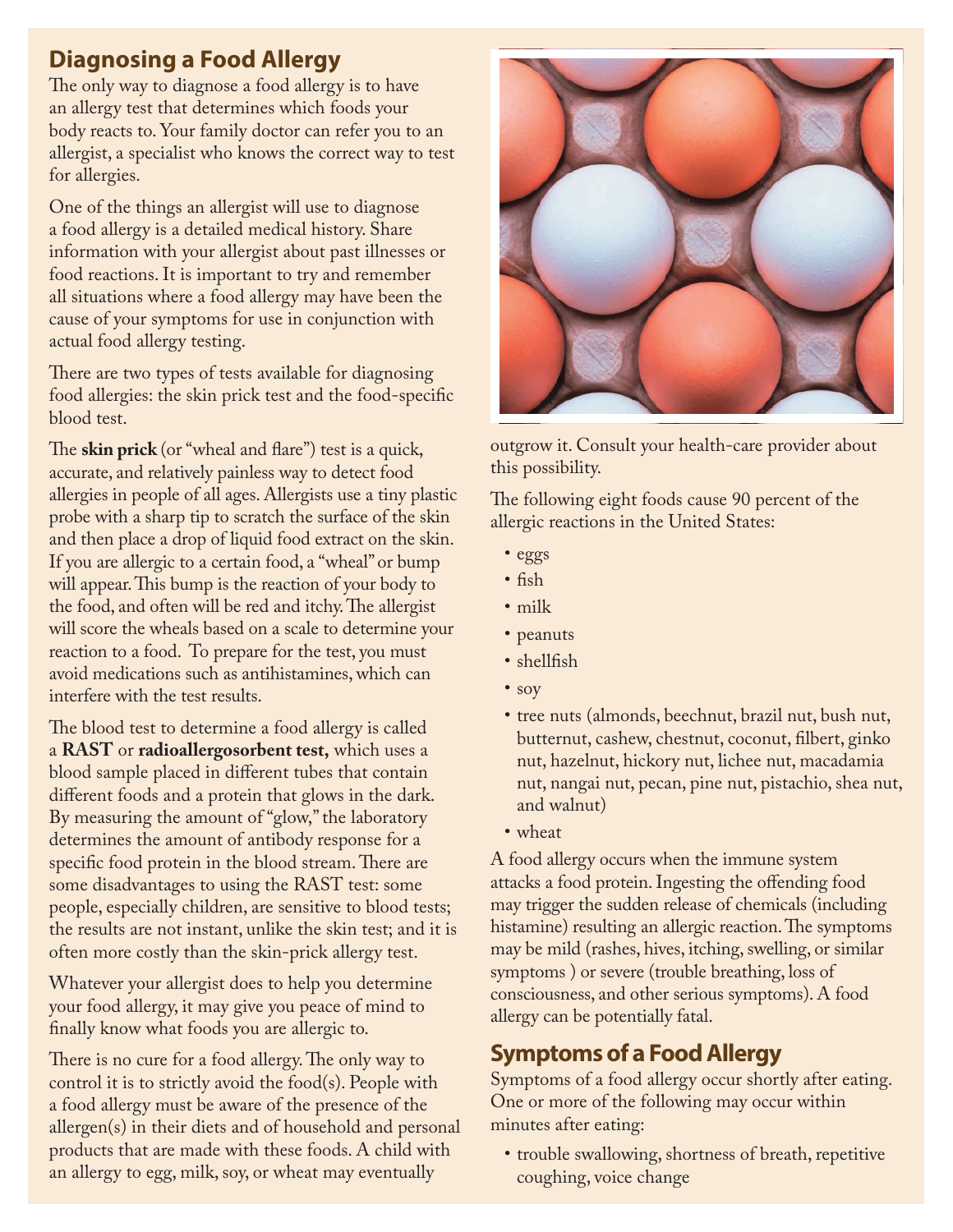- nausea and vomiting, diarrhea, abdominal cramping
- • swelling, hives, eczema, itchy red rash
- • drop in blood pressure, loss of consciousness

Each person with a food allergy has a specific threshold — a specific dose of the food that initiates the allergic reaction. A person's tolerance level can fluctuate — the reaction-causing dose may change over time, and the individual may become more sensitive when his or her immune system is already fighting an illness.

**Anaphylaxis** is a rapid, serious allergic reaction that may cause death. During a food-induced allergic reaction, the most common part of the body affected is the skin. A person may develop hives (where the skin becomes bumpy and red) or experience swelling on the lips and eyelids. The gastrointestinal tract is the next most likely affected system, with symptoms such as an itchy mouth, stomachache, nausea, vomiting, and diarrhea.

# **Managing a Food Allergy**

If you have had a serious allergic reaction in the past to a food, it is vital that you carry a rescue device containing **epinephrine** (adrenaline). Consult your health-care provider about its proper use. Prompt administration of epinephrine is essential to surviving anaphylaxis.

Awareness of the foods that you or a loved one is allergic to is essential. It is imperative for your or your loved one's safety that you read ingredient labels on foods, household, and personal products and understand the various names for each offending food allergen.

At this time, there are no medications to prevent food allergies, only some that control symptoms after a reaction occurs. Thus, strict avoidance of the allergycausing food is the only way to prevent an allergic reaction. Even if you like the taste of the food you are allergic to, you should avoid that food in all its forms.

To successfully manage your food allergy, your diet and lifestyle must change. The ways to maintain control over a food allergy are: plan how to handle difficult situations, read ingredient labels vigilantly, and follow avoidance strategies while preparing or eating food.

# **Develop a Plan**

Allergic reactions are never planned. If your doctor has prescribed medication with epinephrine, you must carry it with you at all times.

Always be prepared for an allergic reaction by keeping your medications immediately available at all times. Knowing and recognizing the symptoms, as well as

administering the medications quickly, can help you deal with an allergy-related attack. A written **Food Allergy Action Plan** should be prepared and kept with you always (see supplemental information at *www. foodallergy.org/document.doc?id=125*).

If your child has a food allergy, you must be extra aware of what your child eats and he or she comes in contact with. You should distribute the Food Allergy Action Plan to all school personnel, including teachers, principals, bus drivers, lunchroom help, cooks, and teacher aides and help your child understand the importance of his or her food allergy.

Remember **the three R's** — **R**ecognize the symptoms, **R**eact quickly, and **R**eview what caused the reaction and how well the action plan worked. Keep a food diary of what and where you and your child eat to help you find the causes of your symptoms.

# **Read Ingredient Labels**

Reading labels on food products, cosmetics, bath products, laundry detergents, and other items that you come in contact with is very important, as these products often contain eggs, milk, soy, or other allergens. Recognizing the various names of the allergen that you are allergic to is crucial (see supplemental information about how to read a food label at *www.foodallergy.org/document.doc?id=133*).

Always read the ingredient label when you purchase a food, cosmetic, body care item, or household item. Manufacturers change the ingredients of their products frequently, and such changes are not always evident by looking at the front of a package. Remember, allergens are in many non-food items such soaps, shampoos, hair sprays, skin products, medications, and pet foods.

# **Follow Avoidance Strategies**

Careful food preparation is a must. Wash hands, cooking utensils, and food preparation surfaces to avoid reactions from trace amounts of proteins left behind, which can trigger an allergy attack.

Eating out is often a stressful and frightening experience when you have a food allergy. According to the Food Allergy and Anaphylaxis Network, hidden ingredients and cross-contact contamination are common causes of food-allergic reactions in restaurants. If you dine away from home, be vigilant about verifying ingredients and preparation methods. Speak to the restaurant manager about menu items. Do not be afraid or embarrassed to tell your